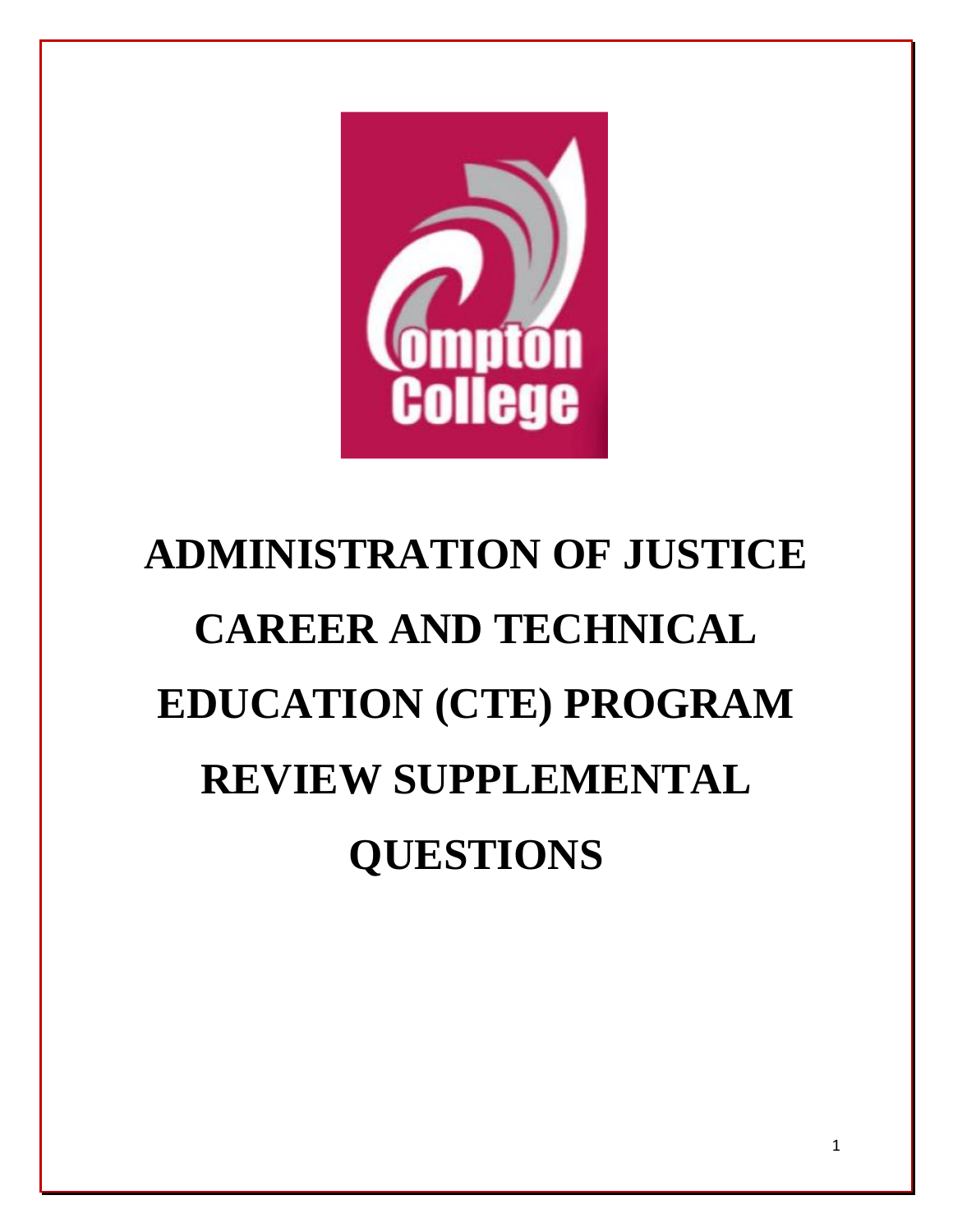#### **Overview of the Program/Mission Statement ADMINISTRATION OF JUSTICE MISSION STATEMENT**

The Administration of Justice degree or certificate prepares students for a career in criminal justice. By completing the degree or certificate requirements, the student will gain the ability to apply principles of the justice system, constitutional and procedural considerations affecting arrest, search and seizure, human relations, and concepts of criminal law, as well as demonstrate proficiency in report writing and record keeping.

## **PROGRAM DESCRIPTION AND HISTORY**

The Administration of Justice Program has been in existence since the 1970s. The program's original mission was the same as it is today---to prepare students for a career in criminal justice. Currently, there are four areas of concentration (called Options) within the program—Law Enforcement (Police Science), Corrections, Private Security, and Homeland Security.

The Administration of Justice Program is in the Health and Public Services division serving approximately 200-250 students per semester. The program is proactive in offering cutting-edge educational programs and responsive to the students and employers we serve. The program offers twenty-seven different courses and averages 12 sections per year. In addition to offering all nine of the C-ID courses, we offer specialized courses in Crime Scene Investigation, Digital Forensics, Homeland Security, Intelligence Analysis, and Fingerprint Analysis. These courses are not traditionally offered at the community college level and are usually only accessible to students at four-year universities.

The demand for highly trained law enforcement officers, intelligence analysts, crime scene investigators, and private security officers continues to rise in the foreseeable future. We are preparing our students to meet these needs. The Administration of Justice Program has created a curriculum to give our students a distance learning option to complete degree and certificate requirements.

Currently, students can complete the requirements for the Administration of Justice. Associate of Science-Transfer (AS-T), Administration of Justice Associate of Arts (AA), Administration of Justice Certificate of Achievement and Homeland Security Certificate of Accomplishment 100% online.

The program continues to evolve has undergone changes based upon student interests and the results of program reviews. For example, the findings of the previous Program Review indicated that most of the Administration of Justice students were interested in the Law Enforcement option, and most indicated that they planned to transfer to a four-year institution after completing the program on this campus.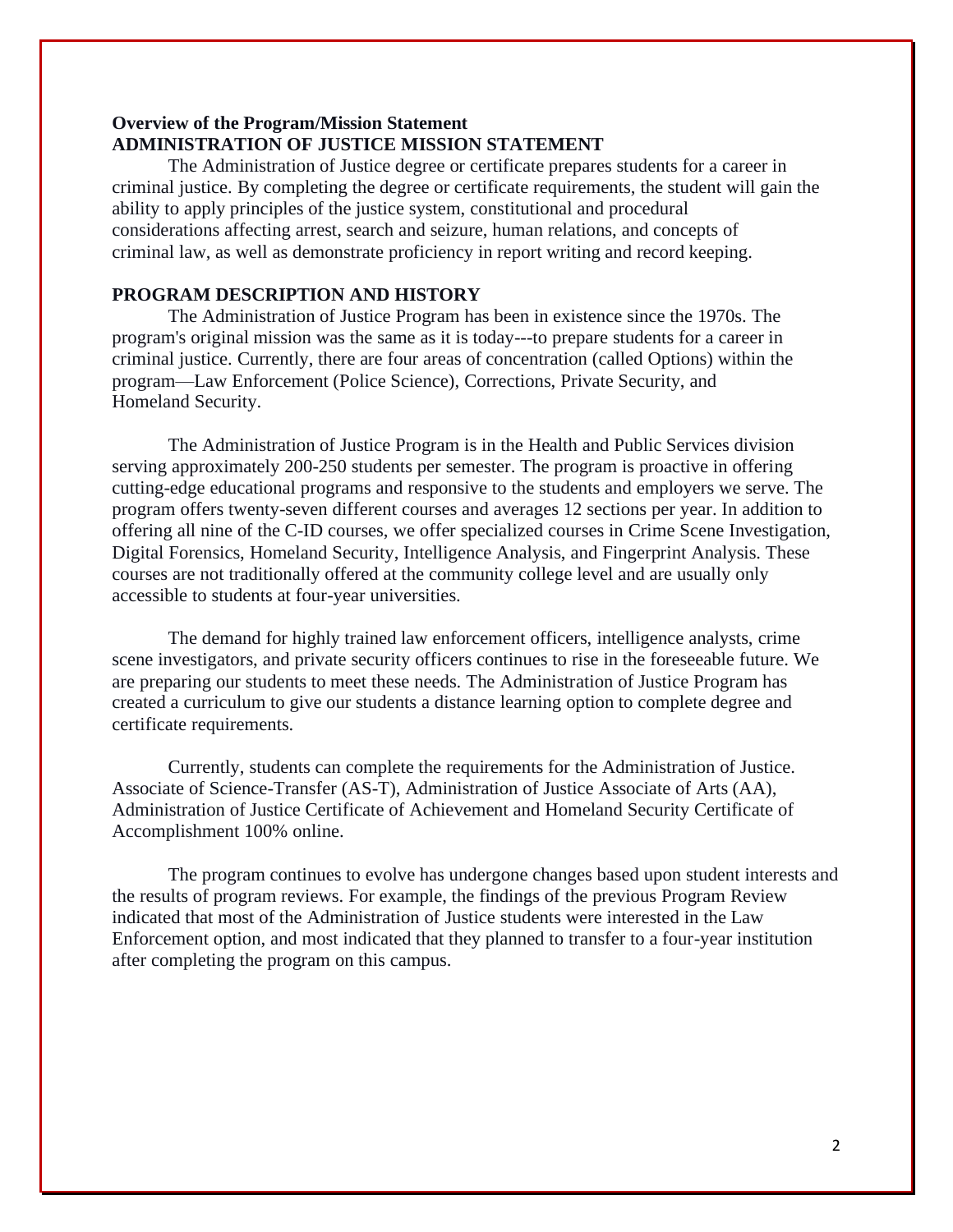## **CAREER AND TECHNICAL EDUCATION (CTE) PROGRAM REVIEW SUPPLEMENTAL QUESTIONS**

CTE programs must conduct a full program review every four years. The comprehensive years (once between full program reviews) supplemental questions must be answered and submitted to Academic Affairs for posting on the College website. Using labor market data, advisory committee input/feedback, and institutional and program-level data to respond to the following questions.

The data below provides the demographic information of the students enrolled in the administration of justice courses during the two years:

- An average of 242 students enrolled per semester (Fall and Spring)
- The majority of students were between  $18 25$  years old
- Each semester the percentage of part-time students were near or over 60%
- Female student enrollment increased while male enrollment decreased.

• Latinx (over 70%) and African American  $(17 – 22%)$  enrollment were the only groups that had double-digit enrollment during this period.



# student Counts

| Under 18<br>$2%(\leq 5)$<br>15%(33)<br>3%(<5)<br>34%(93)<br>21%(46)<br>19%(42)<br>18-19<br>21%(39)<br>26%(56)<br>14% (5)<br>19%(50)<br>20-21<br>25%(48)<br>22%(49)<br>17%(38)<br>$31\%(11)$<br>18%(49)<br>$22 - 24$<br>19%(35)<br>18%(39)<br>$8\% (< 5)$<br>10%(26)<br>15%(33)<br>25-29<br>19%(35)<br>11%(23)<br>14% (5)<br>8%(22)<br>7%(16)<br>30-34<br>5% (10)<br>6% (12)<br>19%(7)<br>4% (11)<br>5% (11)<br>35-39<br>4% (7)<br>$1\% (< 5)$<br>6% (< 5)<br>3% (9)<br>2% (5)<br>3% (6)<br>$40 - 49$<br>4% (8)<br>2% (5)<br>$1\% (< 5)$<br>50-64<br>$2\% (< 5)$<br>4% (9)<br>6% (< 5)<br>2% (5)<br>5% (10)<br>0% (< 5)<br>$0\% (< 5)$<br>65 and over<br>$1\% (< 5)$<br><b>Grand Total</b><br>100%(189)<br>100%(218)<br>100%(270)<br>100%(220)<br>100%(36)<br>Fall '18<br>Fall '19<br>Class Load<br>Spring '19<br>Summer '19<br>36%(68)<br>33%(71)<br>37%(101)<br>Full-time<br>Part-time<br>64%(121)<br>67%(147)<br>100%(36)<br>63%(169)<br><b>Grand Total</b><br>100%(189)<br>100%(218)<br>100%(270)<br>100%(36)<br>Fall '18<br>Fall '19<br><b>Education Goal</b><br>Spring '19<br>Summer '19<br>Spring '20<br><b>Basic Skills</b><br>$1\% (< 5)$<br>$1\% (< 5)$<br>$0\% (< 5)$<br>3%(<5)<br>$1\% (< 5)$<br>9%(19)<br>8%(<5)<br>2% (5)<br>$0\% (< 5)$<br>Degree/Cert Only<br>10% (19)<br>Enrichment<br>3%(<5)<br>68%(184)<br>77%(170)<br>4% (7)<br>4% (8)<br>Intend to Transfer<br>54%(103)<br>57%(125)<br>67%(24)<br>18%(49)<br>18%(39)<br>Retrain/Recertify<br>$0\% (< 5)$<br>$0\% (< 5)$<br>$1\% (< 5)$<br>3% (7)<br>8%(<5)<br>Undecided/Unstated<br>11%(<5)<br>11%(29)<br>3% (6)<br>30%(57)<br>27%(58)<br>100%(270)<br>100%(220)<br>Grand Total<br>100%(189)<br>100%(218)<br>100%(36)<br>Enrollments<br>Fall '18<br>Summer '19<br>Fall '19<br>Spring '19<br>Spring '20<br>46%(93)<br>58%(141)<br>7% (< 5)<br>65%(190)<br>57%(133)<br>Day<br>12% (33)<br>Evening<br>5% (12)<br>16%(39)<br>49%(100)<br>31%(81)<br>Unknown<br>26%(63)<br>93%(33)<br>35%(96) | Age Group | Fall '18 | Spring '19 | Summer '19 | Fall '19 | Spring '20 |  |
|--------------------------------------------------------------------------------------------------------------------------------------------------------------------------------------------------------------------------------------------------------------------------------------------------------------------------------------------------------------------------------------------------------------------------------------------------------------------------------------------------------------------------------------------------------------------------------------------------------------------------------------------------------------------------------------------------------------------------------------------------------------------------------------------------------------------------------------------------------------------------------------------------------------------------------------------------------------------------------------------------------------------------------------------------------------------------------------------------------------------------------------------------------------------------------------------------------------------------------------------------------------------------------------------------------------------------------------------------------------------------------------------------------------------------------------------------------------------------------------------------------------------------------------------------------------------------------------------------------------------------------------------------------------------------------------------------------------------------------------------------------------------------------------------------------------------------------------------------------------------------------------------------------------------------------------------------------------|-----------|----------|------------|------------|----------|------------|--|
| Spring '20<br>41%(91)<br>59%(129)<br>100%(220)                                                                                                                                                                                                                                                                                                                                                                                                                                                                                                                                                                                                                                                                                                                                                                                                                                                                                                                                                                                                                                                                                                                                                                                                                                                                                                                                                                                                                                                                                                                                                                                                                                                                                                                                                                                                                                                                                                               |           |          |            |            |          |            |  |
|                                                                                                                                                                                                                                                                                                                                                                                                                                                                                                                                                                                                                                                                                                                                                                                                                                                                                                                                                                                                                                                                                                                                                                                                                                                                                                                                                                                                                                                                                                                                                                                                                                                                                                                                                                                                                                                                                                                                                              |           |          |            |            |          |            |  |
|                                                                                                                                                                                                                                                                                                                                                                                                                                                                                                                                                                                                                                                                                                                                                                                                                                                                                                                                                                                                                                                                                                                                                                                                                                                                                                                                                                                                                                                                                                                                                                                                                                                                                                                                                                                                                                                                                                                                                              |           |          |            |            |          |            |  |
|                                                                                                                                                                                                                                                                                                                                                                                                                                                                                                                                                                                                                                                                                                                                                                                                                                                                                                                                                                                                                                                                                                                                                                                                                                                                                                                                                                                                                                                                                                                                                                                                                                                                                                                                                                                                                                                                                                                                                              |           |          |            |            |          |            |  |
|                                                                                                                                                                                                                                                                                                                                                                                                                                                                                                                                                                                                                                                                                                                                                                                                                                                                                                                                                                                                                                                                                                                                                                                                                                                                                                                                                                                                                                                                                                                                                                                                                                                                                                                                                                                                                                                                                                                                                              |           |          |            |            |          |            |  |
|                                                                                                                                                                                                                                                                                                                                                                                                                                                                                                                                                                                                                                                                                                                                                                                                                                                                                                                                                                                                                                                                                                                                                                                                                                                                                                                                                                                                                                                                                                                                                                                                                                                                                                                                                                                                                                                                                                                                                              |           |          |            |            |          |            |  |
|                                                                                                                                                                                                                                                                                                                                                                                                                                                                                                                                                                                                                                                                                                                                                                                                                                                                                                                                                                                                                                                                                                                                                                                                                                                                                                                                                                                                                                                                                                                                                                                                                                                                                                                                                                                                                                                                                                                                                              |           |          |            |            |          |            |  |
|                                                                                                                                                                                                                                                                                                                                                                                                                                                                                                                                                                                                                                                                                                                                                                                                                                                                                                                                                                                                                                                                                                                                                                                                                                                                                                                                                                                                                                                                                                                                                                                                                                                                                                                                                                                                                                                                                                                                                              |           |          |            |            |          |            |  |
|                                                                                                                                                                                                                                                                                                                                                                                                                                                                                                                                                                                                                                                                                                                                                                                                                                                                                                                                                                                                                                                                                                                                                                                                                                                                                                                                                                                                                                                                                                                                                                                                                                                                                                                                                                                                                                                                                                                                                              |           |          |            |            |          |            |  |
|                                                                                                                                                                                                                                                                                                                                                                                                                                                                                                                                                                                                                                                                                                                                                                                                                                                                                                                                                                                                                                                                                                                                                                                                                                                                                                                                                                                                                                                                                                                                                                                                                                                                                                                                                                                                                                                                                                                                                              |           |          |            |            |          |            |  |
|                                                                                                                                                                                                                                                                                                                                                                                                                                                                                                                                                                                                                                                                                                                                                                                                                                                                                                                                                                                                                                                                                                                                                                                                                                                                                                                                                                                                                                                                                                                                                                                                                                                                                                                                                                                                                                                                                                                                                              |           |          |            |            |          |            |  |
|                                                                                                                                                                                                                                                                                                                                                                                                                                                                                                                                                                                                                                                                                                                                                                                                                                                                                                                                                                                                                                                                                                                                                                                                                                                                                                                                                                                                                                                                                                                                                                                                                                                                                                                                                                                                                                                                                                                                                              |           |          |            |            |          |            |  |
|                                                                                                                                                                                                                                                                                                                                                                                                                                                                                                                                                                                                                                                                                                                                                                                                                                                                                                                                                                                                                                                                                                                                                                                                                                                                                                                                                                                                                                                                                                                                                                                                                                                                                                                                                                                                                                                                                                                                                              |           |          |            |            |          |            |  |
|                                                                                                                                                                                                                                                                                                                                                                                                                                                                                                                                                                                                                                                                                                                                                                                                                                                                                                                                                                                                                                                                                                                                                                                                                                                                                                                                                                                                                                                                                                                                                                                                                                                                                                                                                                                                                                                                                                                                                              |           |          |            |            |          |            |  |
|                                                                                                                                                                                                                                                                                                                                                                                                                                                                                                                                                                                                                                                                                                                                                                                                                                                                                                                                                                                                                                                                                                                                                                                                                                                                                                                                                                                                                                                                                                                                                                                                                                                                                                                                                                                                                                                                                                                                                              |           |          |            |            |          |            |  |
|                                                                                                                                                                                                                                                                                                                                                                                                                                                                                                                                                                                                                                                                                                                                                                                                                                                                                                                                                                                                                                                                                                                                                                                                                                                                                                                                                                                                                                                                                                                                                                                                                                                                                                                                                                                                                                                                                                                                                              |           |          |            |            |          |            |  |
|                                                                                                                                                                                                                                                                                                                                                                                                                                                                                                                                                                                                                                                                                                                                                                                                                                                                                                                                                                                                                                                                                                                                                                                                                                                                                                                                                                                                                                                                                                                                                                                                                                                                                                                                                                                                                                                                                                                                                              |           |          |            |            |          |            |  |
|                                                                                                                                                                                                                                                                                                                                                                                                                                                                                                                                                                                                                                                                                                                                                                                                                                                                                                                                                                                                                                                                                                                                                                                                                                                                                                                                                                                                                                                                                                                                                                                                                                                                                                                                                                                                                                                                                                                                                              |           |          |            |            |          |            |  |
|                                                                                                                                                                                                                                                                                                                                                                                                                                                                                                                                                                                                                                                                                                                                                                                                                                                                                                                                                                                                                                                                                                                                                                                                                                                                                                                                                                                                                                                                                                                                                                                                                                                                                                                                                                                                                                                                                                                                                              |           |          |            |            |          |            |  |
|                                                                                                                                                                                                                                                                                                                                                                                                                                                                                                                                                                                                                                                                                                                                                                                                                                                                                                                                                                                                                                                                                                                                                                                                                                                                                                                                                                                                                                                                                                                                                                                                                                                                                                                                                                                                                                                                                                                                                              |           |          |            |            |          |            |  |
|                                                                                                                                                                                                                                                                                                                                                                                                                                                                                                                                                                                                                                                                                                                                                                                                                                                                                                                                                                                                                                                                                                                                                                                                                                                                                                                                                                                                                                                                                                                                                                                                                                                                                                                                                                                                                                                                                                                                                              |           |          |            |            |          |            |  |
|                                                                                                                                                                                                                                                                                                                                                                                                                                                                                                                                                                                                                                                                                                                                                                                                                                                                                                                                                                                                                                                                                                                                                                                                                                                                                                                                                                                                                                                                                                                                                                                                                                                                                                                                                                                                                                                                                                                                                              |           |          |            |            |          |            |  |
|                                                                                                                                                                                                                                                                                                                                                                                                                                                                                                                                                                                                                                                                                                                                                                                                                                                                                                                                                                                                                                                                                                                                                                                                                                                                                                                                                                                                                                                                                                                                                                                                                                                                                                                                                                                                                                                                                                                                                              |           |          |            |            |          |            |  |
|                                                                                                                                                                                                                                                                                                                                                                                                                                                                                                                                                                                                                                                                                                                                                                                                                                                                                                                                                                                                                                                                                                                                                                                                                                                                                                                                                                                                                                                                                                                                                                                                                                                                                                                                                                                                                                                                                                                                                              |           |          |            |            |          |            |  |
|                                                                                                                                                                                                                                                                                                                                                                                                                                                                                                                                                                                                                                                                                                                                                                                                                                                                                                                                                                                                                                                                                                                                                                                                                                                                                                                                                                                                                                                                                                                                                                                                                                                                                                                                                                                                                                                                                                                                                              |           |          |            |            |          |            |  |
|                                                                                                                                                                                                                                                                                                                                                                                                                                                                                                                                                                                                                                                                                                                                                                                                                                                                                                                                                                                                                                                                                                                                                                                                                                                                                                                                                                                                                                                                                                                                                                                                                                                                                                                                                                                                                                                                                                                                                              |           |          |            |            |          |            |  |
|                                                                                                                                                                                                                                                                                                                                                                                                                                                                                                                                                                                                                                                                                                                                                                                                                                                                                                                                                                                                                                                                                                                                                                                                                                                                                                                                                                                                                                                                                                                                                                                                                                                                                                                                                                                                                                                                                                                                                              |           |          |            |            |          |            |  |
|                                                                                                                                                                                                                                                                                                                                                                                                                                                                                                                                                                                                                                                                                                                                                                                                                                                                                                                                                                                                                                                                                                                                                                                                                                                                                                                                                                                                                                                                                                                                                                                                                                                                                                                                                                                                                                                                                                                                                              |           |          |            |            |          |            |  |
|                                                                                                                                                                                                                                                                                                                                                                                                                                                                                                                                                                                                                                                                                                                                                                                                                                                                                                                                                                                                                                                                                                                                                                                                                                                                                                                                                                                                                                                                                                                                                                                                                                                                                                                                                                                                                                                                                                                                                              |           |          |            |            |          |            |  |
|                                                                                                                                                                                                                                                                                                                                                                                                                                                                                                                                                                                                                                                                                                                                                                                                                                                                                                                                                                                                                                                                                                                                                                                                                                                                                                                                                                                                                                                                                                                                                                                                                                                                                                                                                                                                                                                                                                                                                              |           |          |            |            |          |            |  |
|                                                                                                                                                                                                                                                                                                                                                                                                                                                                                                                                                                                                                                                                                                                                                                                                                                                                                                                                                                                                                                                                                                                                                                                                                                                                                                                                                                                                                                                                                                                                                                                                                                                                                                                                                                                                                                                                                                                                                              |           |          |            |            |          |            |  |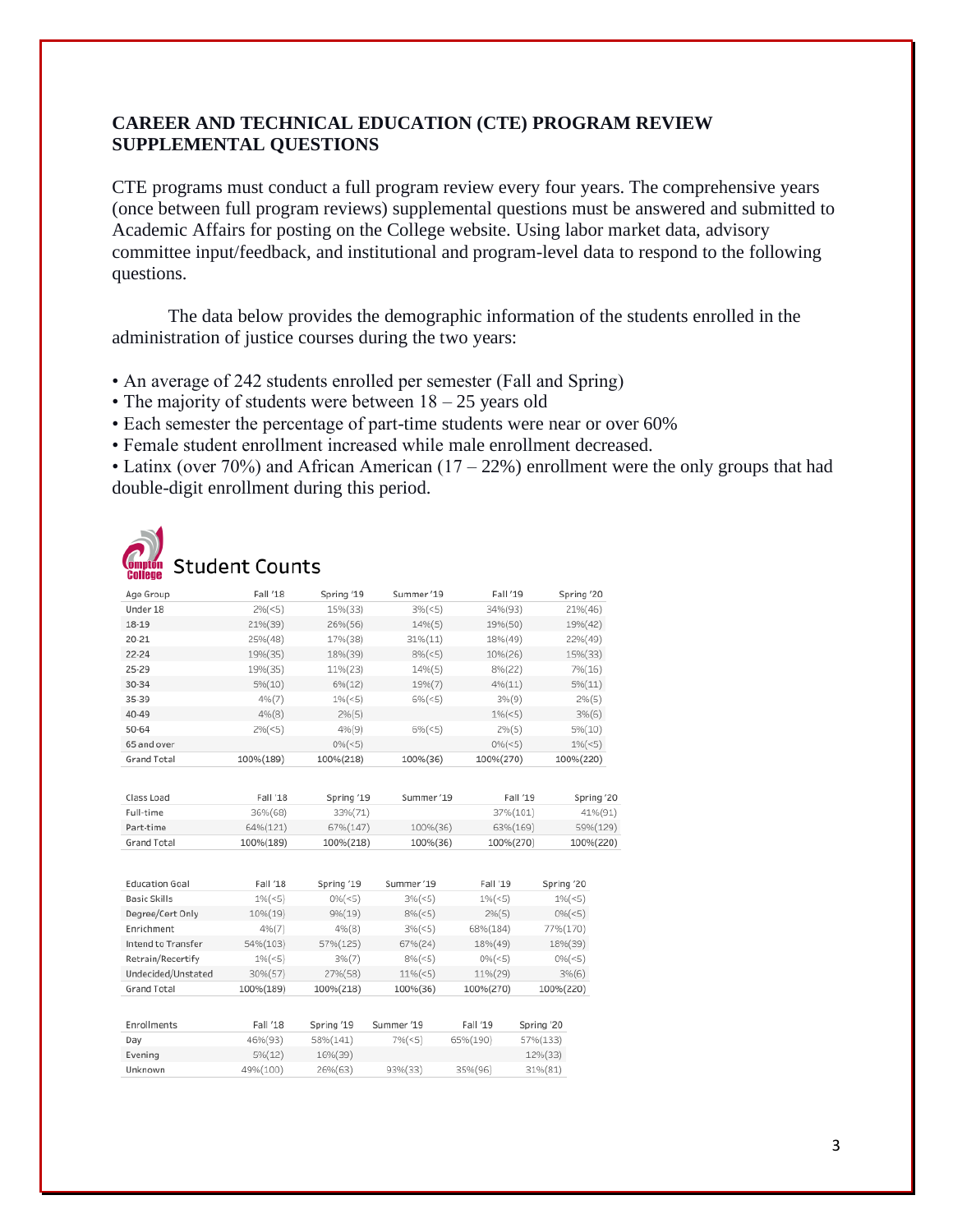| Gender             | Fall 18       | Polind Ta      | Summer 19   | Fall 19       | Spring 20      |
|--------------------|---------------|----------------|-------------|---------------|----------------|
| Female             | 57%(107)      | 58%(127)       | 64%(23)     | 61%(166)      | 65%(142)       |
| Male               | 43%(82)       | 42%(91)        | 33%(12)     | 38%(102)      | 35%(76)        |
| Unknown/non-resp   |               |                | $3\% (< 5)$ | $1\%(\leq 5)$ | $1\%(\leq 5)$  |
| Grand Total        | 100%(189)     | 100%(218)      | 100%(36)    | 100%(270)     | 100%(220)      |
|                    |               |                |             |               |                |
|                    |               |                |             |               |                |
| Ethnicity          | Fall '18      | Spring '19     | Summer '19  | Fall '19      | Spring '20     |
| American Indian or | $1\%(\leq 5)$ |                |             |               |                |
| Asian              | $1\%(\leq 5)$ | $1\%(\leq 5)$  |             | $0\% (< 5)$   | $0\%(\leq 5)$  |
| Black or African A | 22%(41)       | 18%(39)        | 17%(6)      | 19%(52)       | 21%(46)        |
| Latinx             | 73%(138)      | 76%(166)       | 78%(28)     | 74%(200)      | 71%(156)       |
| Native Hawaiian o  |               | $0\% (< 5)$    |             | $0\% (< 5)$   | $1\% (\leq 5)$ |
| Two or More Races  | $2\% (< 5)$   | $2\% (5)$      | 3%(<5)      | 2% (5)        | $2\% (\leq 5)$ |
| Unknown/Non-Res    |               | $0\% (\leq 5)$ | $3\% (< 5)$ | 4%(10)        | 3%(6)          |
| White              | $2\% (< 5)$   | $2\% (< 5)$    |             | $0\% (< 5)$   | $2\% (5)$      |
| Grand Total        | 100%(189)     | 100%(218)      | 100%(36)    | 100%(270)     | 100%(220)      |

# **Student Counts**

 $-$ 

*1. How strong is the occupational demand for the program? In your response, describe any changes in demand over the past 5 years and discuss the occupational outlook for next 5 years. Provide applicable labor market data (e.g., US Bureau of Labor Statistics, Employment Development Department) that address state and local needs.*

The need for criminal justice and protective service occupations for law enforcement has remained robust over the past five years and is projected to continue through 2030. The division regularly receives recruitment information and invite representatives from the following agencies: federal (FBI, CBP, and US Marshal), state (California Highway Patrol, and the Department of California Corrections and Rehabilitation), County (Los Angeles County Sheriff, Riverside County Sheriff, and Los Angeles County Probation), municipal agencies throughout the state (Los Angeles, Long Beach, Torrance, Gardena, San Francisco, Vernon, and Downey Police Departments), and specialized agencies (Los Angeles School Police, Los Angeles Airport Police, Los Angeles Port Police, and Loyola and University of Southern California Department of Public Safety.

The California Employment Development Department projects 1553 police and sheriff job openings annually through 2030. According to the Program Advisory Committee members, this is due to several factors, including the retiring "Baby Boomer" generation, retirements due to disability, and early retirement benefits that generally start at 50 years of age under the California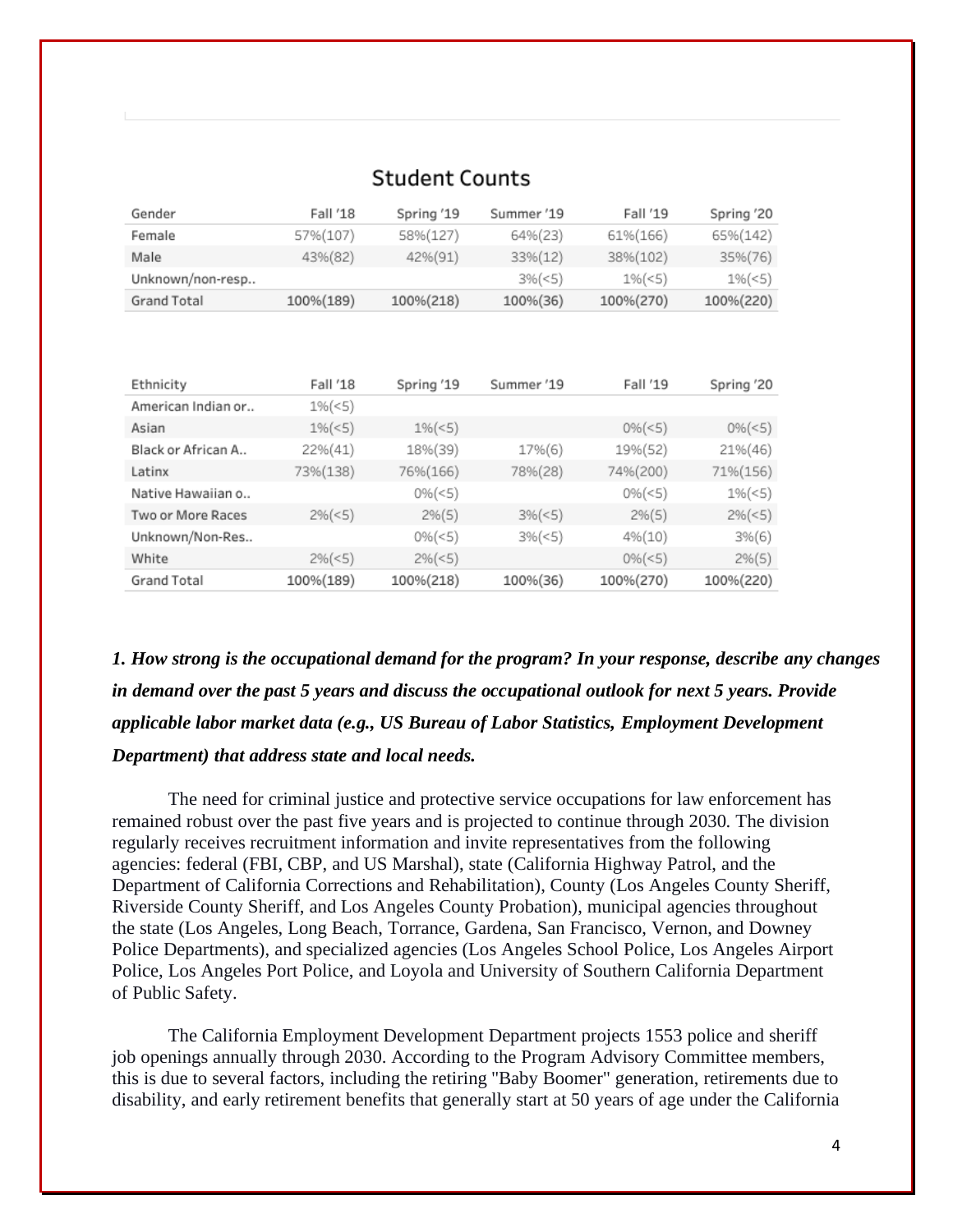Public Employees Retirement System. According to the Bureau of Labor Statistics, employment in protective service occupations is expected to grow 7 % nationally through 2030.

Area: Los Angeles-Long Beach-Anaheim, CA Period: May 2020

| <b>Occupation (SOC code)</b>                      | Employment(1) | <b>Hourly mean wage</b> | Annual mean wage(2) |
|---------------------------------------------------|---------------|-------------------------|---------------------|
| <b>Correctional Officers and Jailers (333012)</b> | 3460          | 33.74                   | 70180               |
| Detectives and Criminal Investigators(333021)     | 3890          | 60.73                   | 126320              |
| Parking Enforcement Workers(333041)               | 290           | 25.75                   | 53560               |
| Police and Sheriff's Patrol Officers(333051)      | 31840         | 53.23                   | 110720              |
| <b>Security Guards (339032)</b>                   | 69460         | 16.50                   | 34320               |
| <b>Transportation Security Screeners (339093)</b> | 2610          | 22.25                   | 46280               |

# **Summary**

| <b>Quick Facts: Police and Detectives</b> |                                       |  |
|-------------------------------------------|---------------------------------------|--|
| 2020 Median Pay                           | \$67,290 per year<br>\$32.35 per hour |  |
| <b>Typical Entry-Level Education</b>      | See How to Become One                 |  |
| Work Experience in a Related Occupation   | See How to Become One                 |  |
| On-the-job Training                       | Moderate-term on-the-job training     |  |
| Number of Jobs, 2020                      | 795,000                               |  |
| Job Outlook, 2020-30                      | 7% (As fast as average)               |  |
| Employment Change, 2020-30                | 51,700                                |  |

*2. How does the program address needs that are not met by similar programs in the region? In your response, identify any distinctive components of the program (e.g., curriculum, facilities, resources) and/or describe any unique contributions the program or its students/graduates make to the community served***.**

Compton College Administration of Justice program offers a rigorous curriculum and is staffed by some of the top-ranked faculty in the region. According to the Program Advisory Committee, Compton College students and graduates have an outstanding reputation in the region. Four of the five instructors have a post-baccalaureate degree. Four Instructors have supervisory, management, and administrative experience, and two have college administrative experience.

Three instructors are certified to teach statewide training to police officers and are certified by the Commission on Peace Officers Standards and Training (POST). We have approved the 832 PC Laws of Arrest training course, which will meet the needs of local employers in both law enforcement and private security.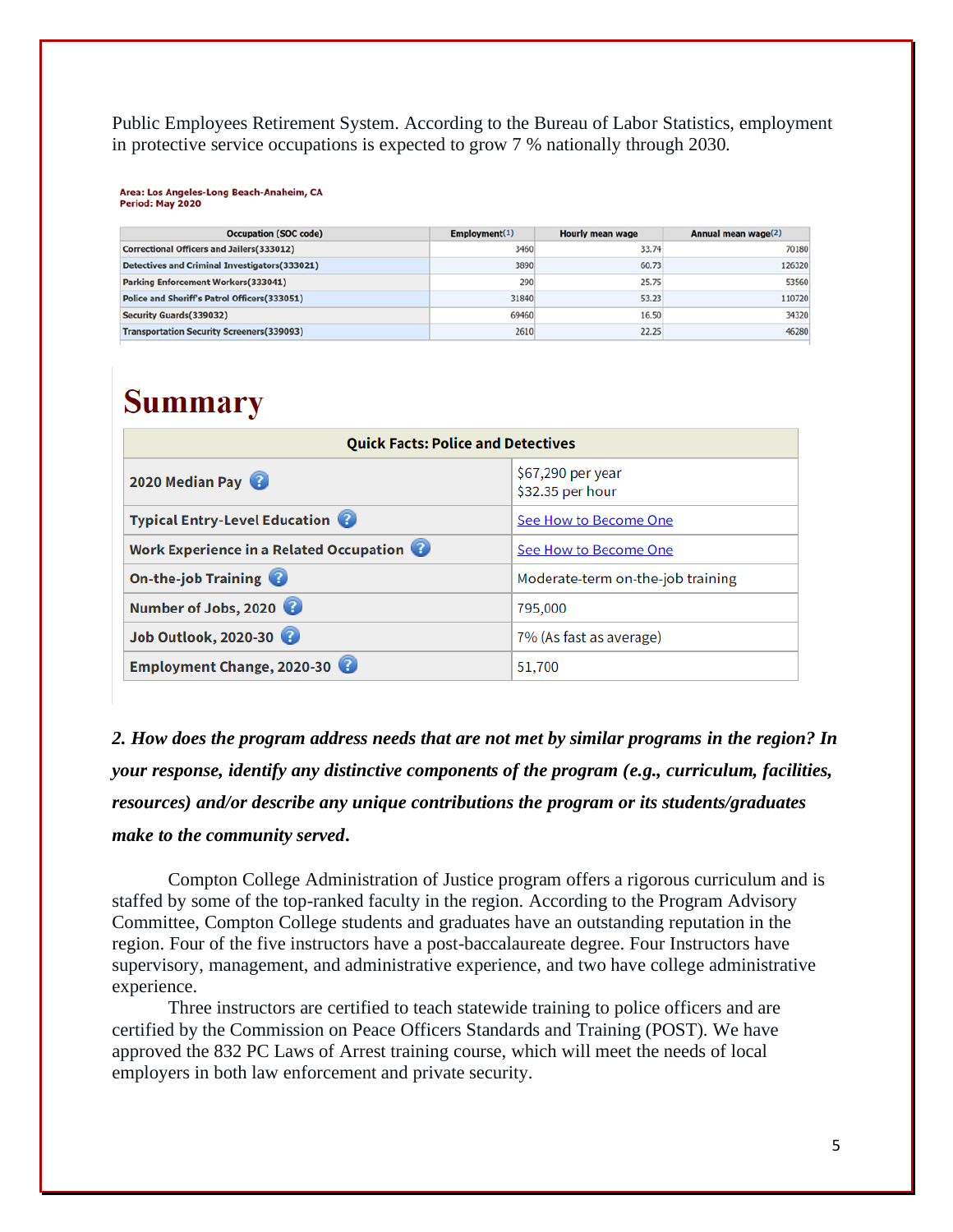*3. What are the completion, success, and employment rates for students in the program? In your response, identify the standards set by the program and discuss any factors that may impact completion, success, and employment rates among students in the program. Describe the status of any action plans for maintaining/improving rates relative to such benchmarks.*

#### **The data for success and retention rates during this period are as follows:**

| The student success rate in 2018-19 was 64% | Campus wide was 66.5% |
|---------------------------------------------|-----------------------|
| The retention rate in 2018-19 was 87%       | Campus wide was 82%   |
| The student success rate in 2019-20 was 63% | Campus wide was 70%   |
| The retention rate in 2019-20 was 83%       | Campus wide was 88%   |

• The most significant issue with retention was online course enrollment. Campus classes outperformed online campuses in all but one semester during this period.

# **Success and Retention Rates Academic Years 2018/19 – 2019/20**

#### **Administration of Justice by Course**

|                    | Success Rate by Course |          | Unique Students               |                        |
|--------------------|------------------------|----------|-------------------------------|------------------------|
| Course ID          | 2018-19                | 2019-20  | Academic Year                 |                        |
| AJ-100             | 5796(154)              | 61%(173) | 2018-19                       | 349                    |
| AJ-103             | 60%(115)               | 70%(181) | 2019-20<br>447                |                        |
| AJ-106             | 77%(13)                |          | <b>Grand Total</b><br>718     |                        |
| AJ-107             |                        | 70%(33)  |                               |                        |
| AJ-111             | 72%(39)                | 66%(35)  |                               |                        |
| $AJ-115$           | 81%(36)                | 72%(36)  |                               |                        |
| AJ-126             | 75%(12)                |          |                               |                        |
| AJ-130             | 81% (16)               | 57%(28)  |                               |                        |
| AJ-131             | 79%(24)                | 67%(24)  |                               |                        |
| AJ-132             | 81% (16)               |          | <b>Overall Success Rate</b>   |                        |
| AJ-134             |                        | 71%(21)  |                               |                        |
| AJ-135             | 73% (15)               |          | Academic Ye                   |                        |
| AJ-150             | 78%(23)                | 41%(71)  | 2018-19                       | 64% (507)              |
| AJ-170             | 34% (44)               | 65%(23)  | 2019-20                       | 63% (625)              |
| <b>Grand Total</b> | 64%(507)               | 63%(625) | <b>Grand Total</b>            | 63% (1132)             |
|                    |                        |          | <b>Overall Retention Rate</b> |                        |
|                    |                        |          |                               |                        |
|                    |                        |          |                               |                        |
|                    |                        |          | Academic Year                 |                        |
|                    |                        |          | 2018-19<br>2019-20            | 87% (507)<br>83% (625) |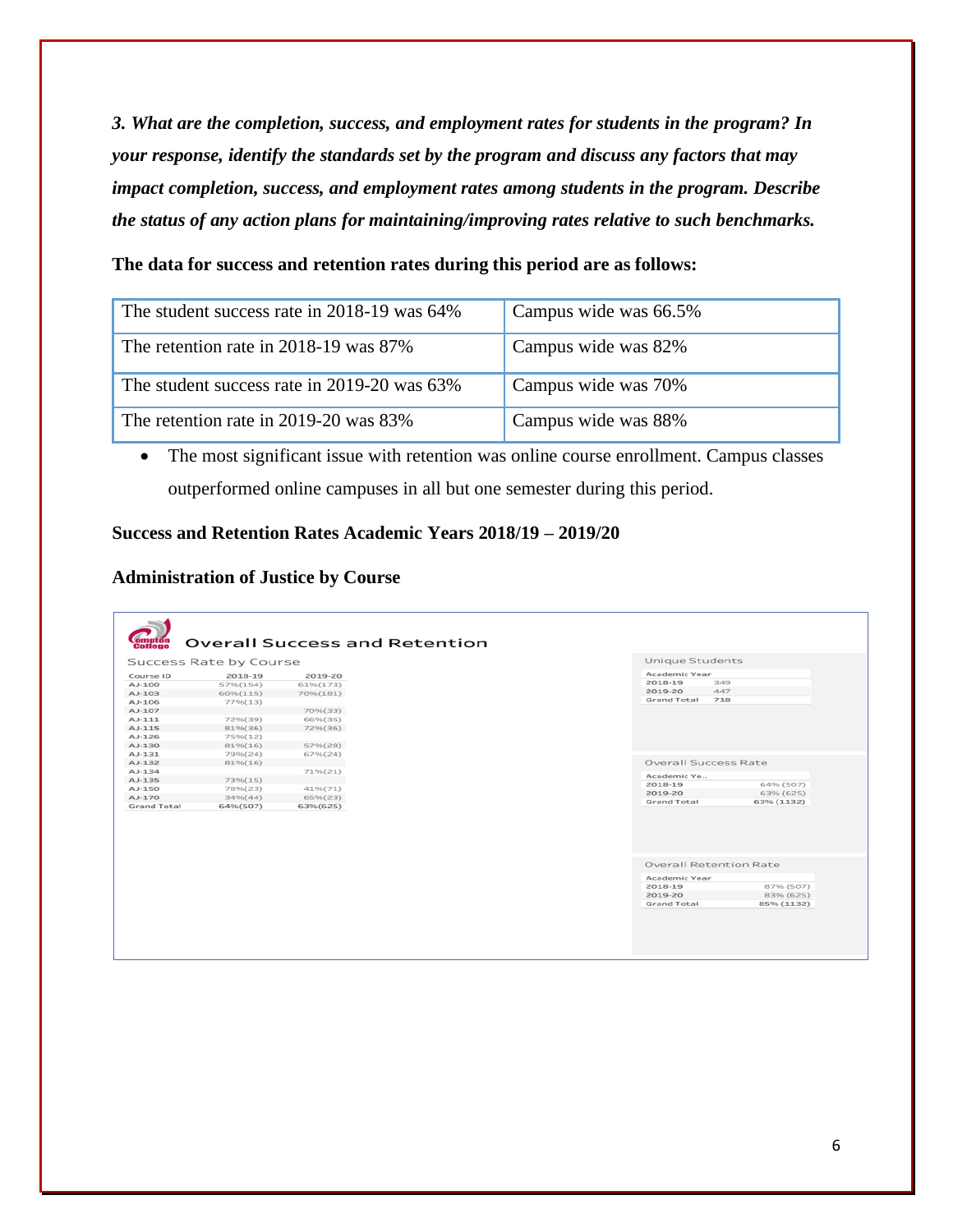



# **Degrees/Certificate Awarded Academic Years 2018/19 – 2019/20**

#### **Administration of Justice**



**A total of 38 degrees and certificates were conferred during this period.**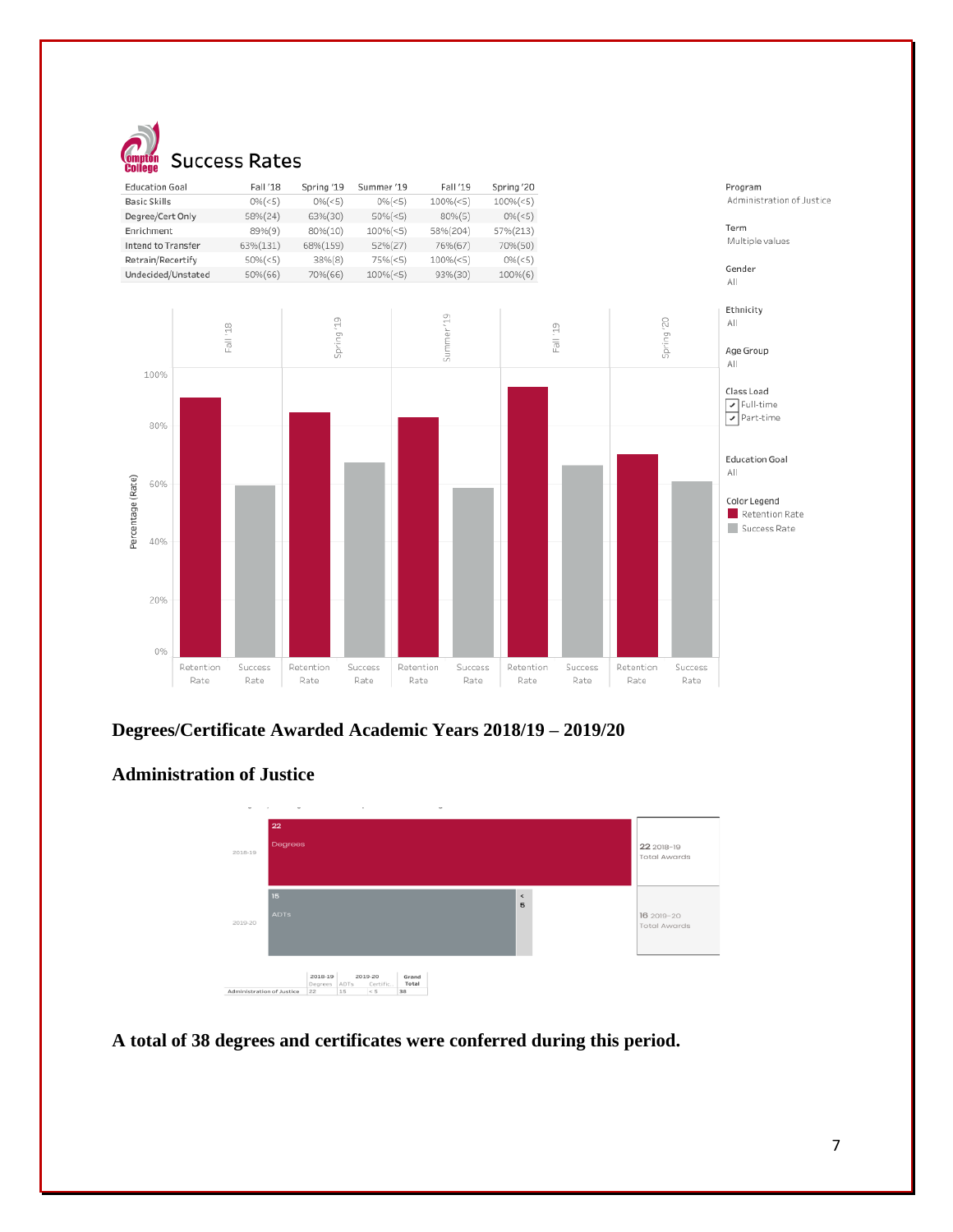

# **Success by Modality**

| <b>Instruction Method</b> | Fall '18 | Spring '19 | Summer '19 | Fall '19 | Spring '20 |
|---------------------------|----------|------------|------------|----------|------------|
| Face to Face              | 63%(150) | 67%(204)   | 0% (< 5)   | 74%(201) | 68%(189)   |
| Online                    | 52%(83)  | 69%(70)    | 63%(38)    | 51%(109) | 45%(85)    |
|                           |          |            |            |          |            |



Every course in Administration of Justice underwent the course review process in the curriculum committee and is approved to offer courses in all modalities (on ground, online, and hybrid). All administration of justice instructors completed Canvas training and are certified to teach online.

#### **Action Plan for student success:**

- The AJ program faculty use input from the Program Advisory Committee to update
- curriculum, course offerings, and degree/certificates
- Identify additional industry partners from K-1 and the private sector to join the advisory committee.
- Launching of the Laws of Arrest Course for private security companies.
- Addition of Non-Credit courses in administration of justice and homeland security.
- Review the online course content and activities to stimulate student engagement and increase student retention.
- Continue to encourage and provide career and educational pathways for females.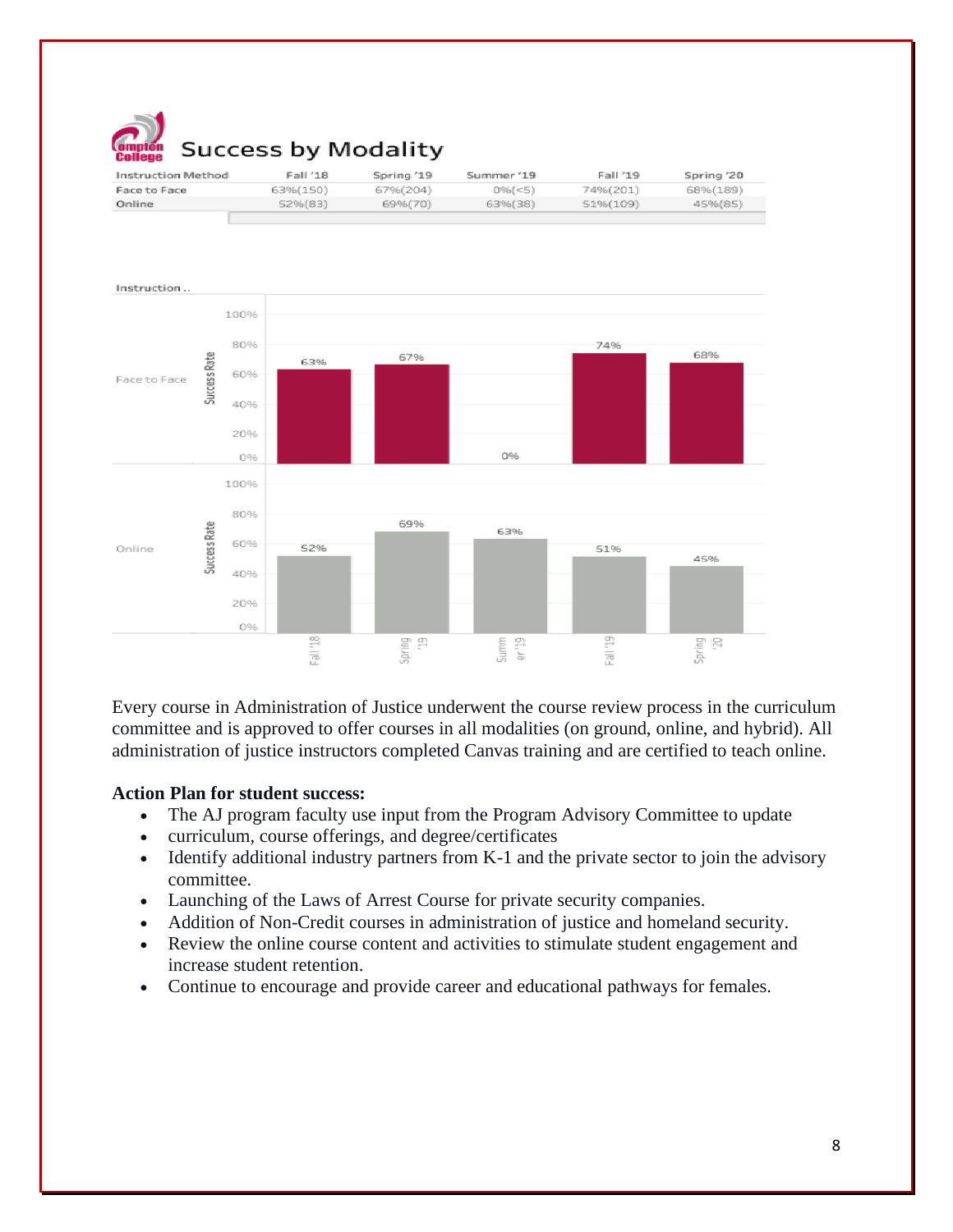#### **Action Plan for sustained enrollment:**

- Outreach through on-campus activities, including the Career Fair and college and or job recruitment events in the community.
- Expansion of the dual and concurrent enrollment with feeder high schools within the district.
- Recruitment of adjunct faculty with demonstrated instruction skills and subject matter experts in emerging fields within the Administration of Justice (law enforcement, courts, and corrections).

*4. List any licensure/certification exam(s) required for entry into the workforce in the field of study and report the most recent pass rate(s) among program graduates. In your response, identify any applicable performance benchmarks set by regulatory agencies and describe the status of any action plans for maintaining/improving pass*

#### *rates relative to such benchmarks.*

There are no licensure or certification exams for the core program. However, completion of the associate degree, or 60 units qualifies students to apply for positions such as Group Supervisor, Nights (GSN); Detention Services Officer (DSO); or Deputy Probation Officer (DPO) with the County of Los Angeles.

## *5. Are the students satisfied with their preparation for employment? Are the*

*employers in the field satisfied with the level of preparation of program graduates.*

#### *Use data from student surveys, employer surveys, and other sources of employment*

#### *feedback to justify your response.*

Using Canvas to complete a survey of student feedback after six administration of justice courses at the end of the 2018-2019 school year, results were used for this data. A total of 94 students completed the survey. The results below address the areas in the question. Satisfaction with the education and training received:

• 92% were satisfied or very satisfied

Impact on coursework on employment:

• 80% said the Compton college administration of justice courses positively impacted their employment and future employment plans.

The Program Advisory Committee was also surveyed. They were satisfied with the level of preparation of the administration of justice students—the primary area of concern identified as soft skills, which included writing and interpersonal communications skills. The department faculty, which meets regularly has addressed these concerns in several ways, including the use of group activities in all courses, creating a Public Safety Club, and mock interviews for prospective applicants. One of the elective courses in the program AJ 106, Criminal Justice Career Preparation, offers strategies and opportunities for students who take this course to enhance their soft skills making them viable candidates in any career they seek.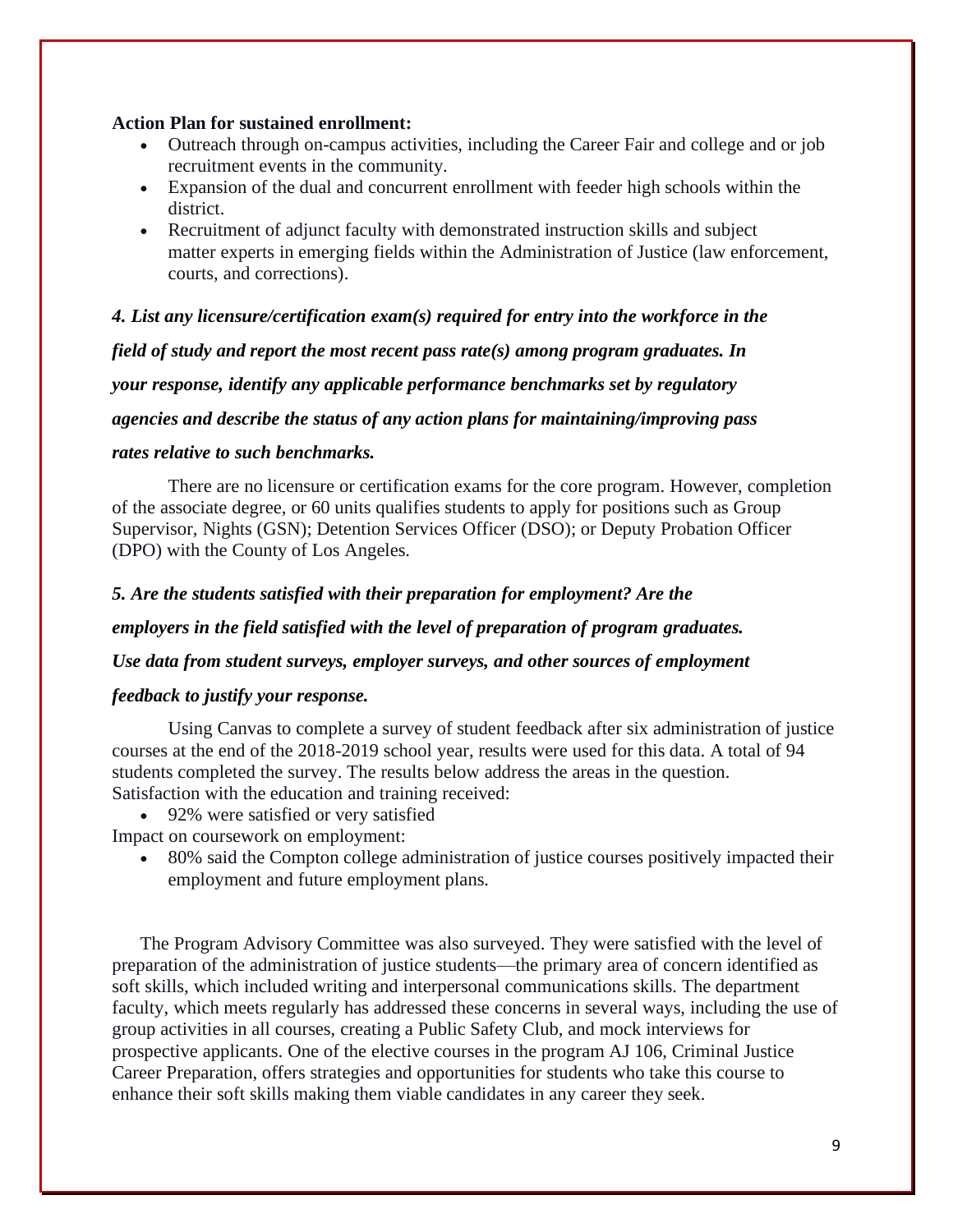#### **Action plan for improvement:**

There are several variables not related to the AJ program that will impact students gaining employment in the Administration of Justice field. These include strict physical and psychological standards and behavioral standards which would lead to disqualification on a background exam (drug use, credit history, dishonesty, employment terminations).

Additional research is necessary to determine what impact these factors had on gainful employment and improve success in this area. The AJ 106 course offers students a realistic assessment of their suitability and qualifications to become a peace officers. It also provides options to seek a career in the criminal justice system that are not peace officer positions. One of the strengths of the Compton College Administration of Justice program is the commitment of the instructors to work with students, encouraging them to explore as many education and career options available in the field of administration of justice.

*6. Is the advisory committee satisfied with the level of preparation of program*

*graduates? How has advisory committee input and feedback been used in the past two years to ensure employer needs are met by the program. Describe the status and impact of any advisory committee recommendations.*

*California Education Code 78016 requires that the review process for CTE programs includes the review and comments of a program's advisory committee. Provide the*

*following information:*

*a. Advisory committee membership list and credentials*

*b. Meeting minutes or other documentation to demonstrate that the CTE*

*program review process has met the above Education Code requirement.*

**Compton College Public Safety Advisory Committee** 

| Title     | <b>First</b> | Last Name     | Agency/Company              | Position               |
|-----------|--------------|---------------|-----------------------------|------------------------|
|           | Name         |               |                             |                        |
| Professor | Don          | <b>Mason</b>  | <b>Compton College</b>      | <b>AJ Faculty</b>      |
| Dr.       | Ygnacio      | <b>Flores</b> | <b>Compton College</b>      | <b>Adjunct Faculty</b> |
| Professor | Alma         | Cruz          | <b>Compton College</b>      | <b>Adjunct Faculty</b> |
| Probation | Emir         | <b>Saafir</b> | <b>Santa Barbara County</b> | <b>Adjunct Faculty</b> |
|           |              |               | <b>Probation</b>            |                        |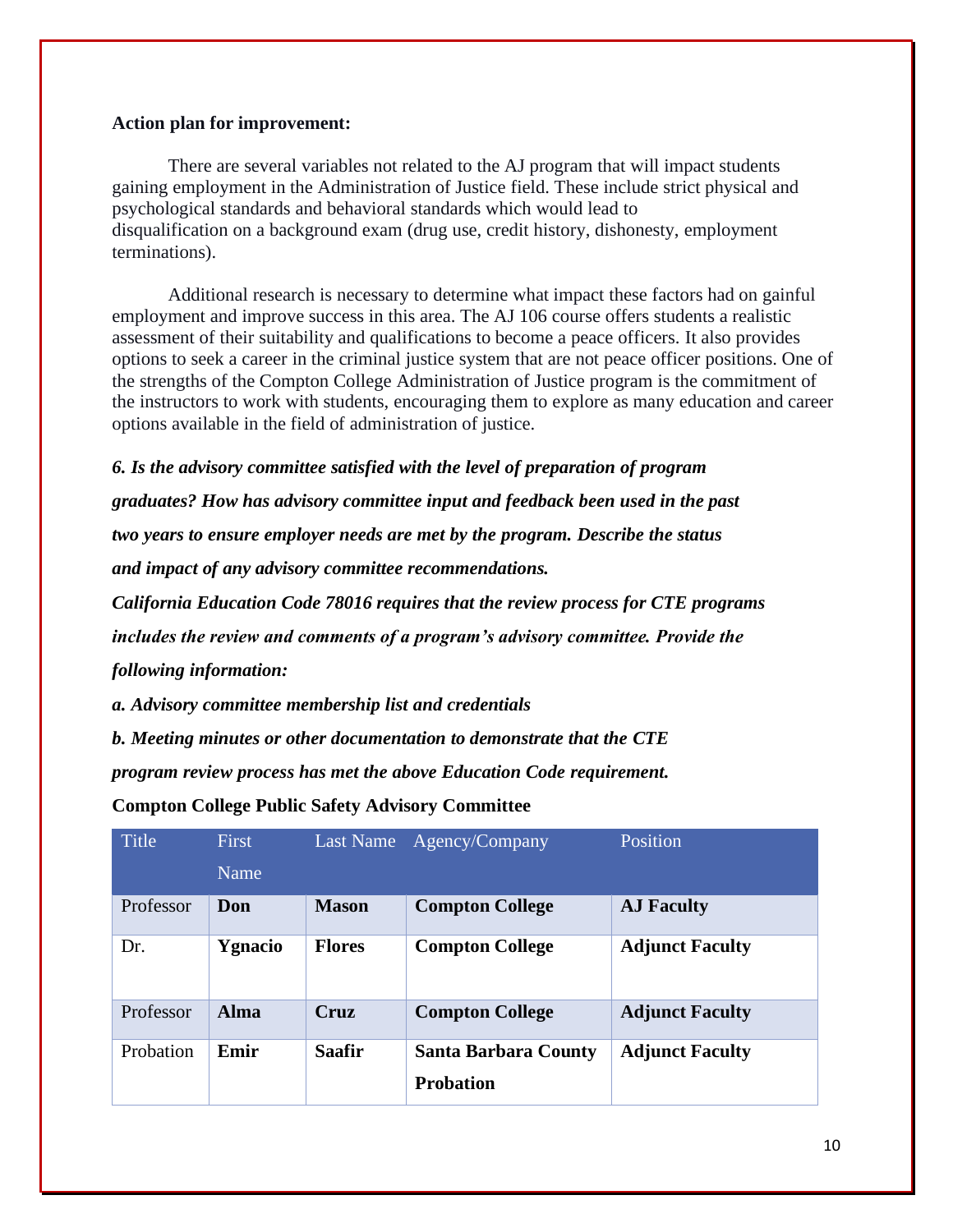| Lt.       | Keith           | <b>Braden</b>    | <b>LASPD</b> (ret)         | <b>Adjunct Faculty</b>     |
|-----------|-----------------|------------------|----------------------------|----------------------------|
| Sgt       | <b>Stuart</b>   | <b>Melvin</b>    | <b>Compton College</b>     | <b>Police Sergeant</b>     |
|           |                 |                  | <b>Police</b>              |                            |
| Captain   | <b>Masiss</b>   | <b>Sossokian</b> | <b>Los Angeles Airport</b> | <b>Commander/Homeland</b>  |
|           |                 |                  | <b>Police</b>              | <b>Security</b>            |
| Chief     | <b>Ramund</b>   | <b>Box</b>       | <b>Compton College</b>     | <b>Chief of Police</b>     |
|           |                 |                  | <b>Police</b>              |                            |
| Det.      | <b>Richard</b>  | <b>Ramirez</b>   | <b>LASD</b> (Retired)      | <b>Adjunct Faculty</b>     |
| Lt        | <b>Robbie</b>   | <b>Williams</b>  | <b>Hawthorne Police</b>    | <b>Community Relations</b> |
| Deputy    | <b>Edward</b>   | Roman            | <b>LASD</b> (Retired)      | <b>Recruitment Unit</b>    |
| Professor | <b>Victoria</b> | <b>Martinez</b>  | <b>Compton College</b>     | <b>Counselor</b>           |
| Director  | <b>Lynell</b>   | <b>Wiggins</b>   | <b>Compton College</b>     | <b>Strong Workforce</b>    |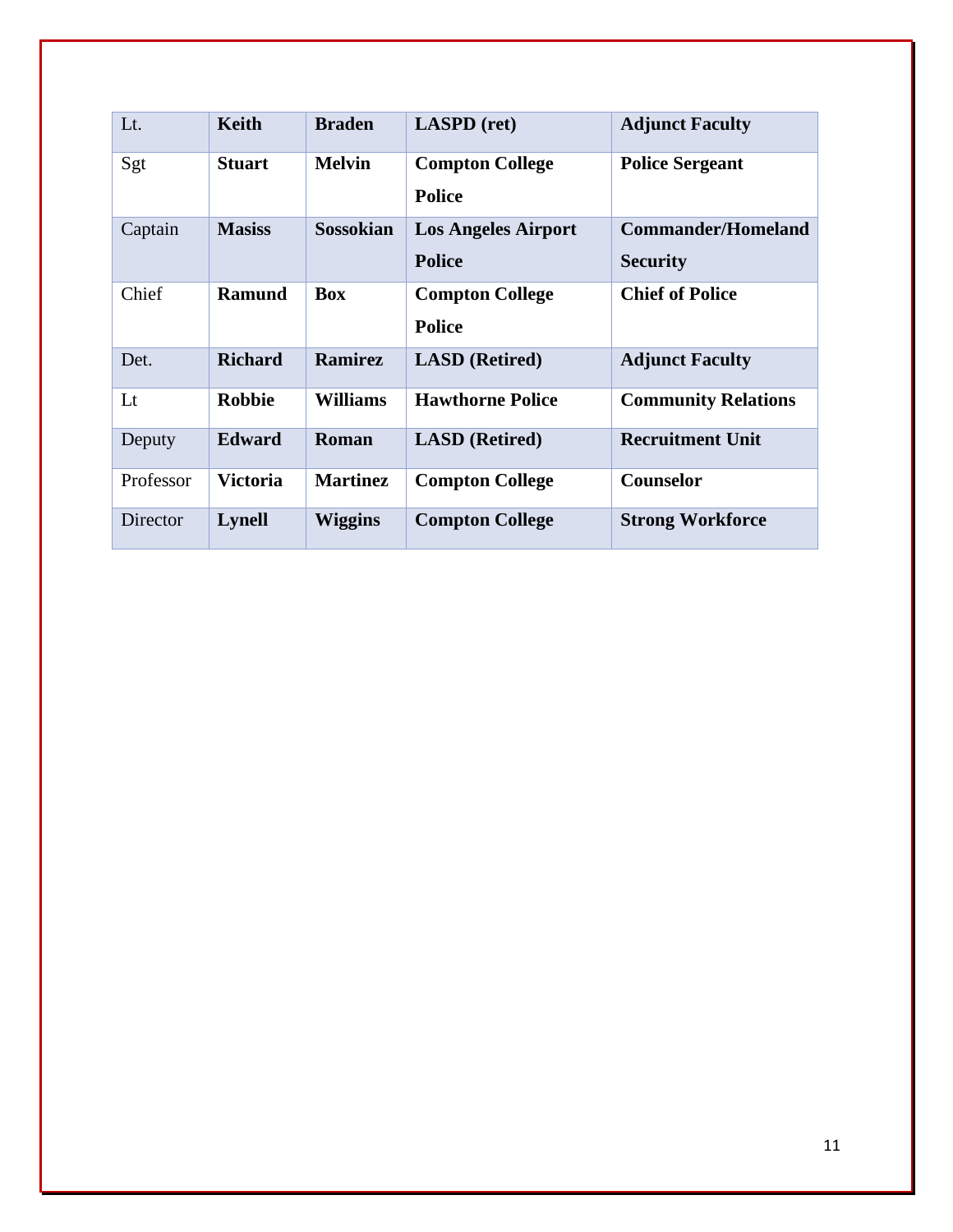# **Compton College**

# **Administration of Justice Program Advisory Committee Meeting**

#### **April 23, 2020, 1730 hours Via Zoom**

#### **Minutes**

# **Committee Chairs:**

**• Don Mason, Full-time faculty, Chief of Police El Segundo Police Department (retired)**

**• Dr. Ygnacio Nash Flores, Adjunct faculty Homeland Security Coordinator, Lieutenant Commander, USN (Retired) Highway Patrol (retired)**

#### **Members present:**

|           |               | • Professor Don Mason  | Compton College                |
|-----------|---------------|------------------------|--------------------------------|
|           |               | • Dr. Ygnacio Flores   | Compton College                |
| $\bullet$ |               | Professor Alma Cruz    | Compton College                |
| $\bullet$ |               | Supv. Emir Saafir      | Santa Barbara County Probation |
|           | $\bullet$ Lt. | Keith Braden           | LASPD (ret)                    |
| $\bullet$ | Capt.         | Mass Sossokian         | Los Angeles Airport Police     |
|           | Det.          | <b>Richard Ramirez</b> | LASD (Retired)                 |
|           | Dep.          | <b>Edward Roman</b>    | LASD (Retired)                 |

## **Guests:**

#### **None**

## **General Meeting:**

• The general meeting started at 1730 hours

#### **Introductions**

• All members attending provided a brief background and agency affiliation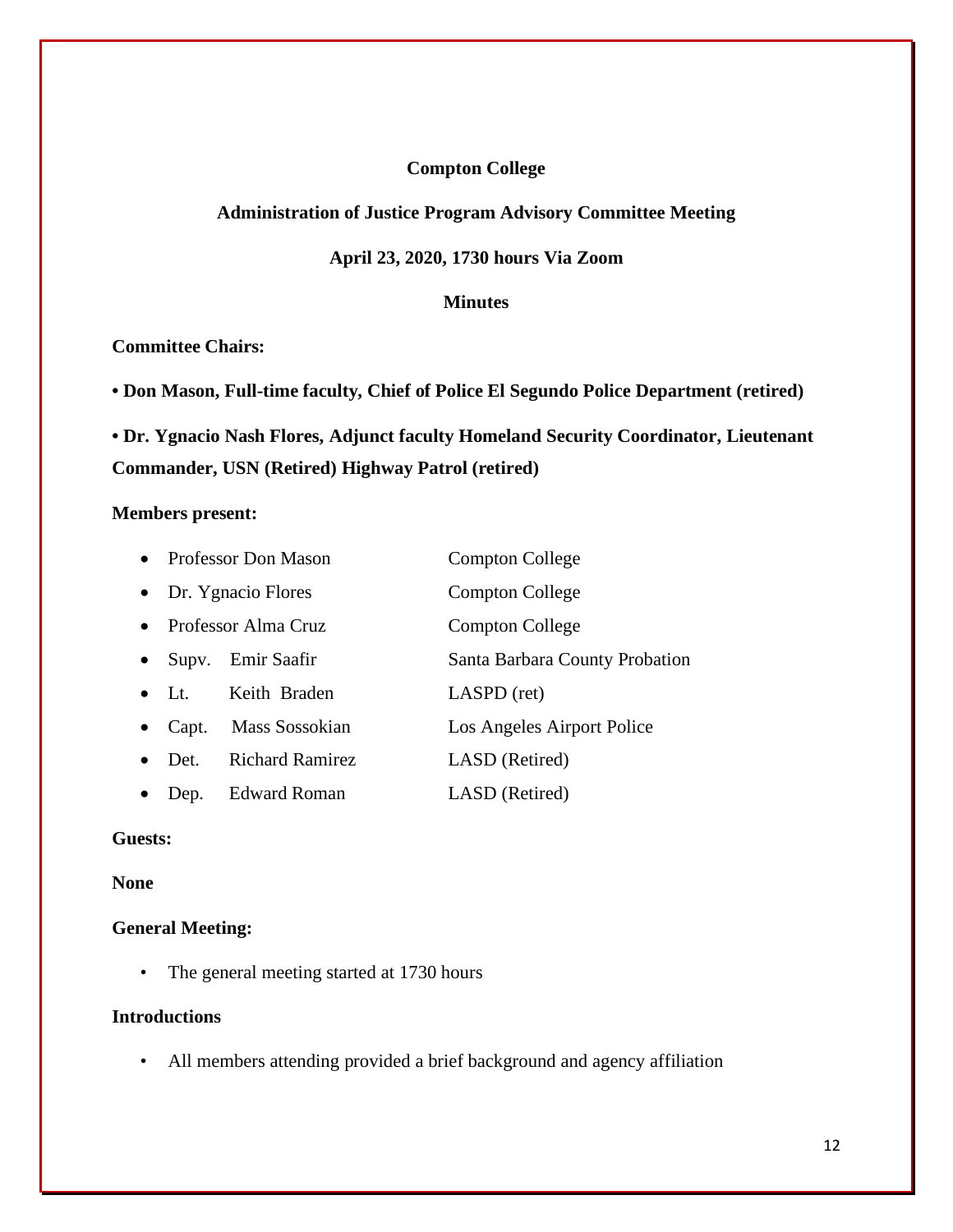#### **State of the Administration of Justice Program:**

**The impact of the pandemic on enrollment and instruction since** moving to remote instruction will be providing updates when the campus may open again. It was initially anticipated that the school would resume in-person instruction in the summer. However, with hospitalizations, deaths, and the level of positivity rates, it is not likely.

#### **Enrollment management update**

Enrollment management continues to be a concern campus-wide due to several factors, including a decline in enrollment, the pandemic, and lack of resources for students. Professor Mason advised the committee that the college is trying to provide computers and hotspots for students to continue classes. Students enrolled in AJ classes are contacted via email and the Early Alert system through counseling to work with students.

Professor Braden advised that he and Professor Cruz are working with the administration at the High Schools to stay in contact with the high students since moving to remote learning.

#### **Online certification training**

As a result of moving to remote learning, it will be necessary to be certified in the Learning Management System Canvas. The district, as well as @One are offering courses. As we move further into the pandemic, it will be essential to receive as much training as possible, preparing for a prolonged period of remote learning.

All courses in AJ are certified to be offered online, limiting the number of courses offered. We have a full complement of classes available.

#### **Roundtable**

Additional Certificates of Accomplishment have been proposed – explore the creation of local certificates of accomplishment for AJ as an enrollment and FTE strategy.

Dr. Flores discussed the benefits to the students of the low unit. stackable certificates and Certificates of Achievement, including providing benchmarks for students. Information will be provided to the committee to review before any action being taken.

Professor Braden following certificates were proposed:

- Corrections
- Crime Scene Evidence Investigation Certificate
- Homeland Security & Emergency Management
- Security Officer Training/Laws of Arrest

**Committee members gave unanimous support for the proposed certificates indicating they will benefit the students when they are applying for employment in the field of Administration of Justice Administration of Justice Club**